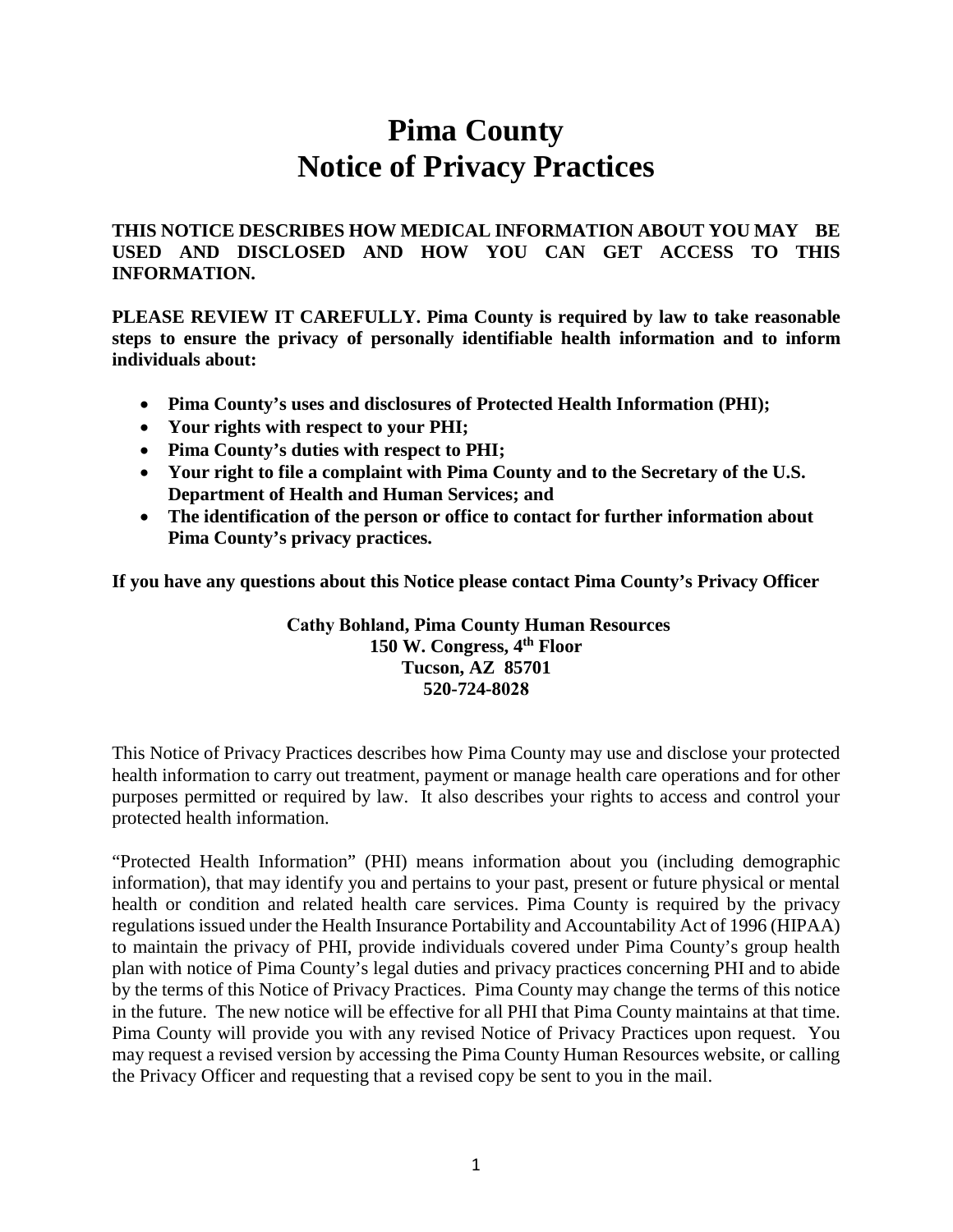Pima County will not use or disclose your PHI without a signed authorization except as outlined below. Pima County will not use genetic information to decide whether we will give you coverage and genetic information will not be used to affect the price of coverage. You have the right to revoke that authorization in writing except to the extent that Pima County has taken action in reliance upon the authorization. If the authorization was obtained as a condition of obtaining coverage under the group health plan, Pima County has the right to contest a claim under the coverage or the coverage itself.

## **USES AND DISCLOSURES OF YOUR PROTECTED HEALTH INFORMATION TO CARRY OUT TREATMENT, PAYMENT AND HEALTH CARE OPERATIONS**

The following categories describe different ways that Pima County may legally use and disclose PHI. For each category of uses and disclosures an explanation will be provided. Not every use or disclosure in a category will be listed; however, all of the ways Pima County is permitted or required to use and disclose PHI will fall within one of the following categories.

**Treatment:** Pima County may use and disclose your PHI to provide, coordinate, or manage your health care and any related services; including consulting with other health care providers about your health care or referring you to another health care provider for treatment including physicians, nurses, and other health care providers involved in your care. Pima County may use and disclose your PHI to inform you of alternative treatments.

**Payment:** Pima County may use and disclose your PHI as necessary for payment purposes. Pima County may use information regarding the medical procedures and treatment to process and pay claims. Pima County may also disclose your PHI for payment purposes to a health care provider or a health plan. Pima County may use or disclose your information to send a bill to you, your health insurer, or your family member. The information on or accompanying the bill may include information identifying you and your diagnosis, as well as services rendered, any procedures performed and supplies used.

**Health Care Operations:** Pima County may use and disclose your PHI as necessary for health care operations. For example, activities relating to the creation, renewal, or replacement of your Group Health Plan coverage, reinsurance, compliance, auditing, rating, business management, quality improvement and assurance, or other functions related to your Group Health Plan.

Pima County may share your PHI with third party "business associates" that perform various activities (for example, billing or transcription services). Pima County maintains written contracts containing terms that will protect the privacy of your PHI with all business associates.

**Business Associates:** Pima County may use outside persons or organizations to help provide you with the benefits of your Group Health Plan. Outside persons or organizations might include vendors that help process your claims.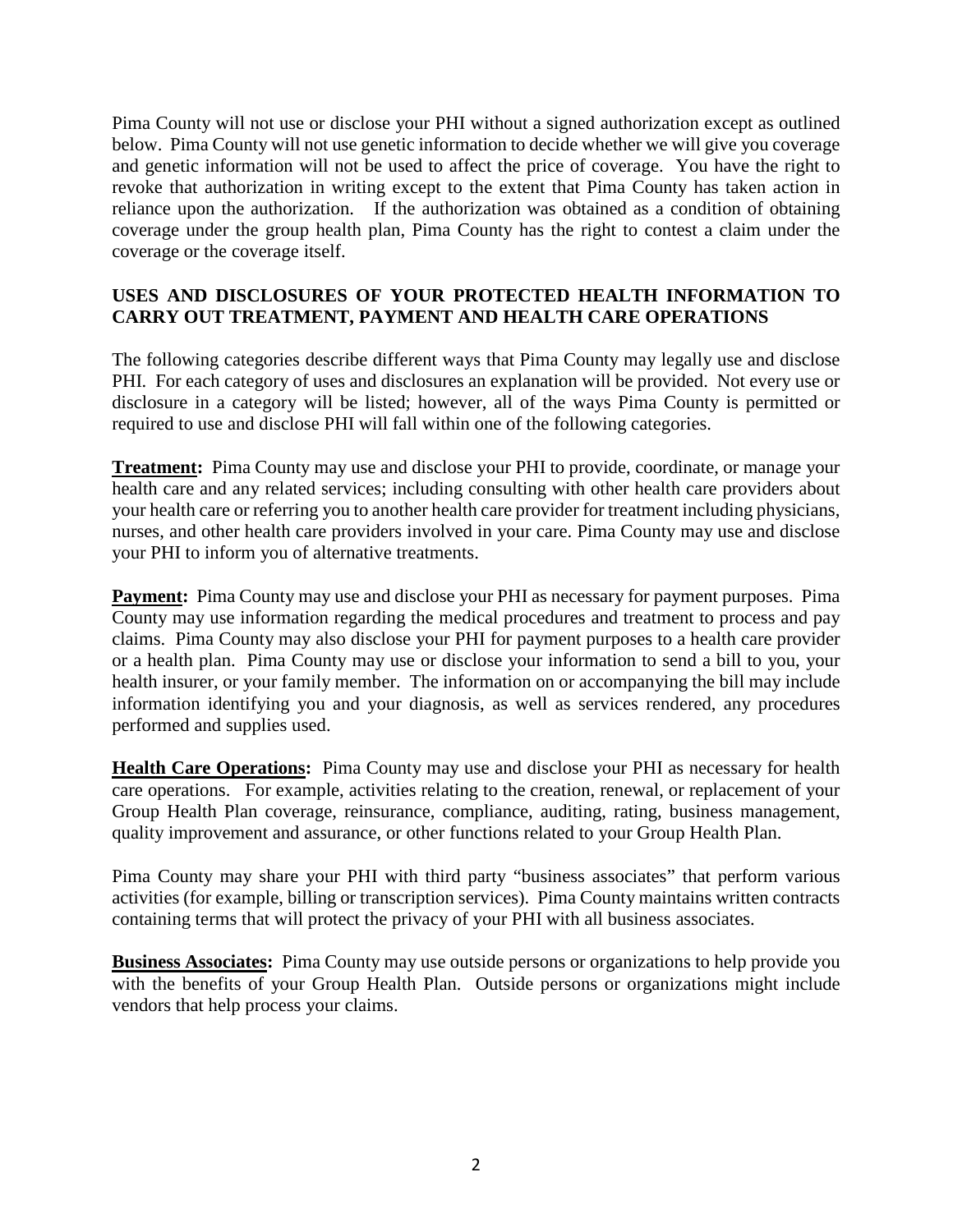## **USES AND DISCLOSURES THAT REQUIRE YOU BE GIVEN AN OPPORTUNITY TO AGREE OR DISAGREE PRIOR TO USE OR DISCLOSURE**

Disclosure of PHI to family members, other relatives, and your close friends is allowed when:

- the information is directly relevant to the family or friend's involvement with your care or payment for that care, and
- you have either agreed to the disclosure or have been given an opportunity to object and have not objected

If you are unavailable or incapacitated and Pima County determines that a limited disclosure is in your best interest, Pima County may share limited PHI with individuals mentioned above. Pima County may disclose PHI to your spouse or domestic partner concerning the processing of a claim. The PHI of minor children may be disclosed to their parents or guardians unless such disclosure is otherwise prohibited by law.

#### **OTHER PERMITTED AND REQUIRED USES AND DISCLOSURES THAT MAY BE MADE WITHOUT YOUR AUTHORIZATION OR OPPORTUNITY TO AGREE OR OBJECT**

**Required By Law:** Pima County may use or disclose your PHI if that the use or disclosure is required by state or federal law. The use or disclosure will be made in compliance with the law and will be limited to the relevant requirements of the law. You will be notified, if required by law, of any such uses or disclosures.

**Public Health:** Pima County may disclose your PHI for public health activities and purposes to a public health authority permitted by law to collect or receive the information. A disclosure may be made for the purpose of preventing or controlling disease, injury or disability.

**Communicable Diseases:** Pima County may disclose your PHI if authorized by state or federal law to a person who may have been exposed to a communicable disease or may otherwise be at risk of contracting or spreading the disease or condition.

**Health Oversight:** Pima County may disclose your PHI to a health oversight agency for activities authorized by state or federal law, such as audits, investigations, and inspections. This includes uses or disclosures in civil, administrative or criminal investigations, inspections, and licensure or for disciplinary actions (for example, to investigate complaints against providers); and other activities necessary for appropriate oversight of government benefit programs (for example, to investigate health care fraud). Oversight agencies seeking this information may include government agencies that oversee the health care system, government benefit programs, and other government regulatory programs and civil rights laws.

**Abuse or Neglect:** Pima County may disclose your PHI to a public health authority that is authorized by state or federal law to receive reports of child abuse or neglect. Pima County may disclose your PHI when authorized by law to report information about abuse, neglect, or domestic violence if there is a reasonable belief that an individual may be a victim of abuse, neglect, or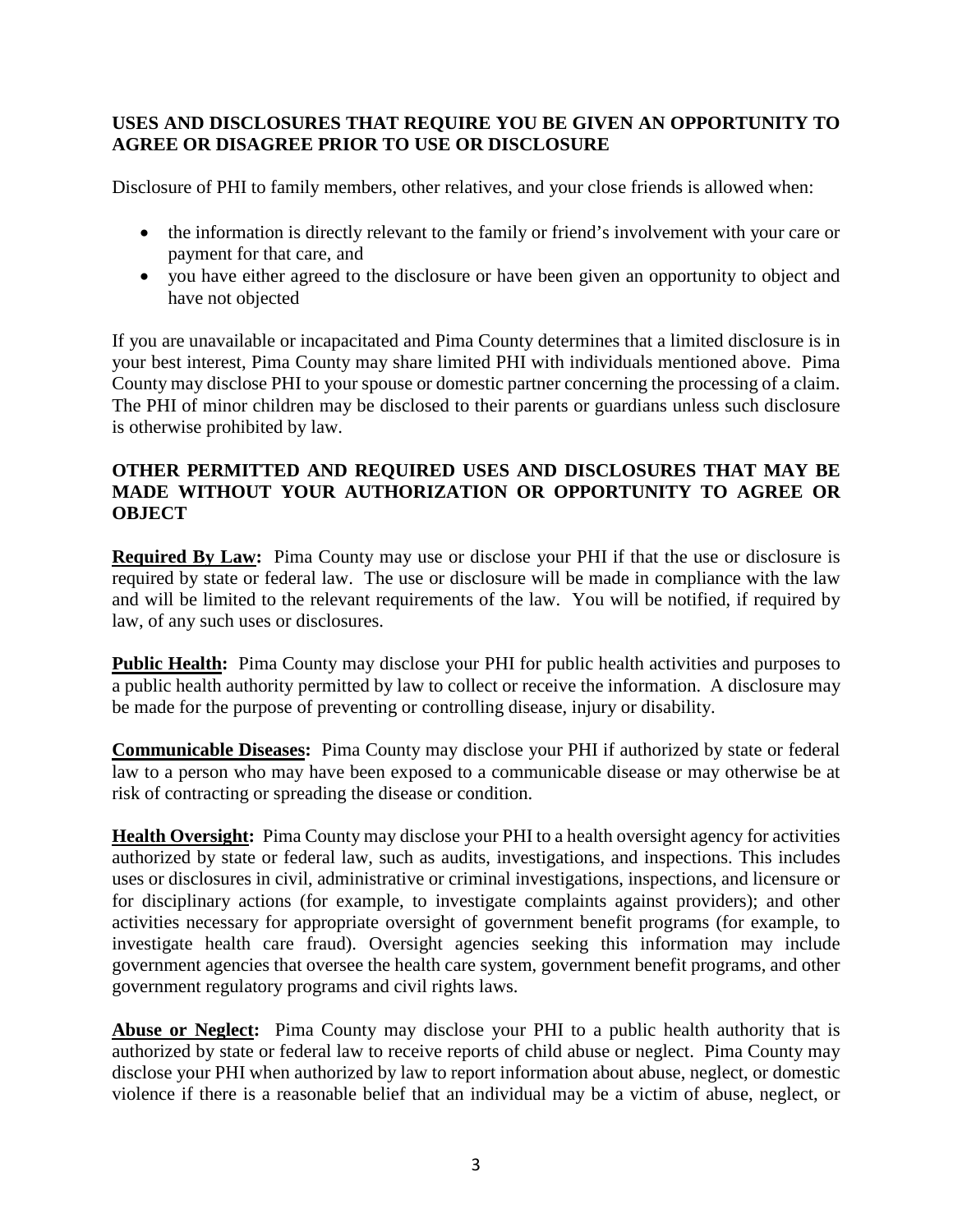domestic violence. In such case, Pima County will promptly inform you that such a disclosure has been or will be made unless that notice could cause a risk or serious harm. For purposes of reporting child abuse or neglect, it is not necessary to inform the minor that such a disclosure has been or will be made. Disclosure may generally be made to the minor's parents or other representatives although there may be circumstances under federal or state law when the parents or other representatives may not be given access to the minor's PHI.

**Food and Drug Administration:** Pima County may disclose your PHI to a person or company required by the Food and Drug Administration for the purpose of quality, safety, or effectiveness of FDA-regulated products or activities.

**Legal Proceedings:** Pima County may disclose your PHI in the course of any judicial or administrative proceeding, in response to an order of a court or administrative tribunal, or in certain conditions in response to a subpoena, discovery request or other lawful process. Pima County may disclose your PHI when required for judicial or administrative proceedings. For example, your PHI may be disclosed in response to a subpoena or discovery request provided certain conditions are met. One of those conditions is that satisfactory assurances must be given to Pima County that the requesting party has made a good faith attempt to provide written notice to you, and the notice provided sufficient information about the proceeding to permit you to raise an objection and no objections were raised or were resolved in favor of disclosure by the court or tribunal.

Law Enforcement: Pima County may disclose your PHI so long as applicable legal requirements are met for law enforcement purposesincluding for the purpose of identifying or locating a suspect, fugitive, material witness or missing person. Also, when disclosing information about an individual who is, or is suspected to be, a victim of a crime but only if the individual agrees to the disclosure or the covered entity is unable to obtain the individual's agreement because of emergency circumstances. Furthermore, the law enforcement official must represent that the information is not intended to be used against the individual, the immediate law enforcement activity would be materially and adversely affected by waiting to obtain the individual's agreement and disclosure is in the best interest of the individual as determined by the exercise of Pima County's best judgment. This would include legal processes and otherwise required by law, limited information requests for identification and location purposes, pertaining to victims of a crime, suspicion that death has occurred as a result of criminal conduct, in the event that a crime occurs on Pima County premises.

**Coroners, Funeral Directors, and Organ Donation:** Pima County may disclose your PHI to a coroner or medical examiner for identification purposes, determining cause of death or for the coroner or medical examiner to perform other duties authorized by law. Also, disclosure of your PHI is permitted to funeral directors, consistent with applicable law, as necessary to carry out their duties with respect to the decedent. Your PHI may be used and disclosed for cadaveric organ, eye or tissue donation purposes.

**Research:** Pima County may disclose your PHI to researchers when their research has been approved by an institutional review board that has reviewed the research proposal and established protocols to ensure the privacy of your PHI.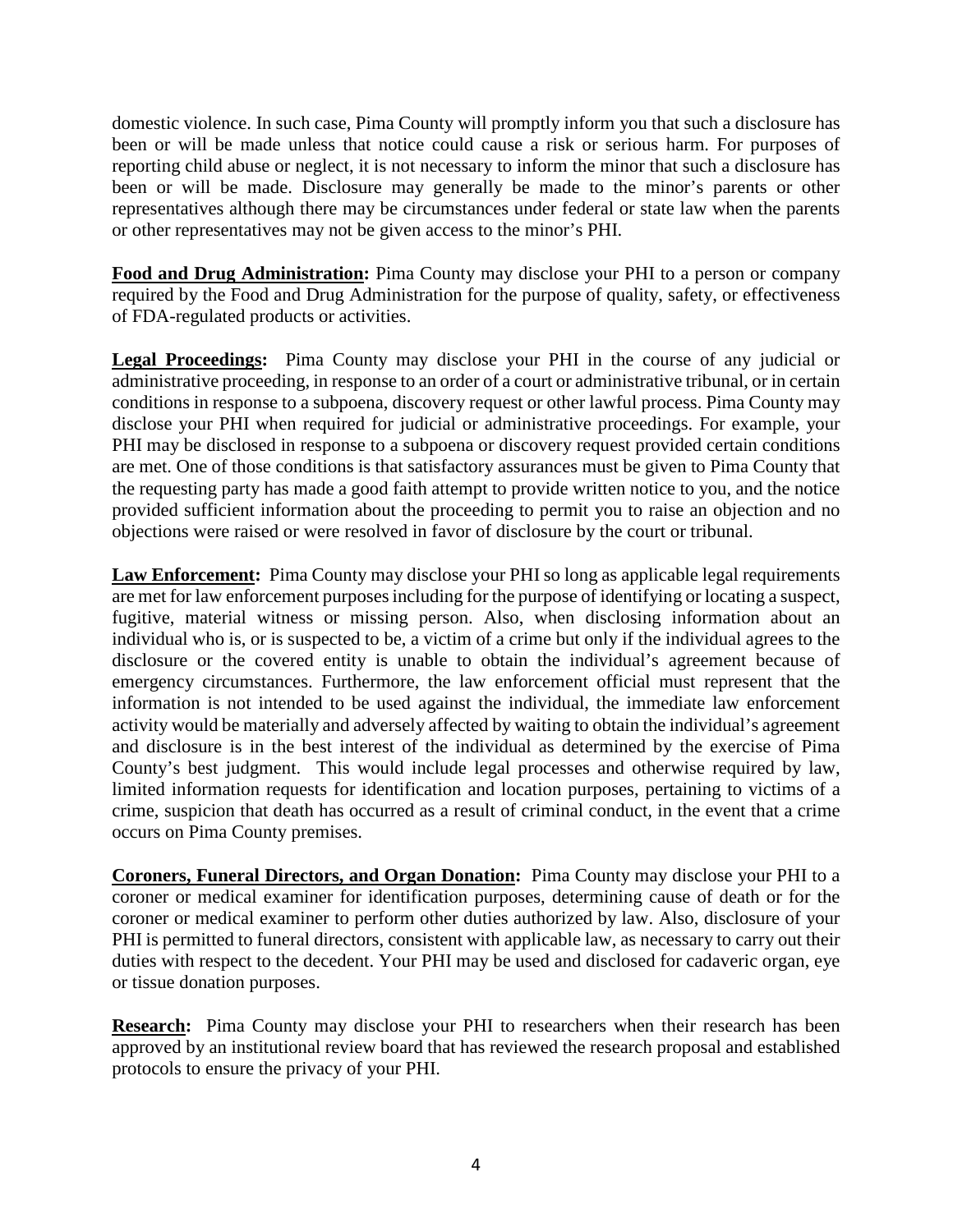**De-identified Information:** Pima County may use your PHI to create "de-identified" information or disclose your information to a business associate so that the business associate can create deidentified information on Pima County's behalf.

**Criminal Activity:** Consistent with applicable federal and state laws, Pima County may disclose your PHI if there is a good faith belief that the use or disclosure is necessary to prevent or lessen a serious and imminent threat to the health or safety of a person or the public and the disclosure is reasonably able to prevent or lessen the threat, including the target of the threat.

**Military Activity and National Security:** Pima County may use or disclose PHI of Armed Forces personnel for activities deemed necessary by appropriate military command authorities, for the purpose of determination by the Department of Veterans Affairs of your eligibility for benefits, or to foreign military authority if you are a member of that foreign military services. Pima County may disclose your PHI to authorized federal officials for conducting national security and intelligence activities, including for the provision of protective services to the President or others legally authorized.

**Workers' Compensation:** Pima County may disclose your PHI as authorized to comply with workers' compensation laws and other similar legally established programs.

**Inmates:** Pima County may disclose your PHI if you are an inmate of a correctional facility and your physician created or received your PHI in the course of providing care to you.

**Disaster Relief:** Pima County may disclose your PHI in disaster relief situations where disaster relief organizations seek your health information to coordinate your care, or notify family and friends of your location and condition.

# **YOUR HEALTH INFORMATION RIGHTS**

You have the following rights regarding medical information Pima County gathers about you:

**Access to Your PHI:** You have the right of access to copy and/or inspect your PHI Pima County maintains in designated records. Your request for access to your PHI must be in writing, stating that you want access to your PHI and must be signed by you or your representative (preferably with a Power of Attorney). Pima County may charge you a fee for copying and postage.

**Amend Your PHI:** You have the right to request an amendment to medical information you feel is incorrect or incomplete. A request to amend must be made in writing and submitted to Pima County's Privacy Officer. Your request to amend the information may be denied. You have a right to submit a statement about your request to amend that will be maintained in your file.

**Accounting for Disclosures of Your PHI:** You have the right to receive an accounting of certain disclosures made by Pima County of your PHI. Disclosures that Pima County is required to account for include those to state insurance departments, pursuant to valid legal processes, or for law enforcement purposes. Pima County may charge a fee for accounting requests.